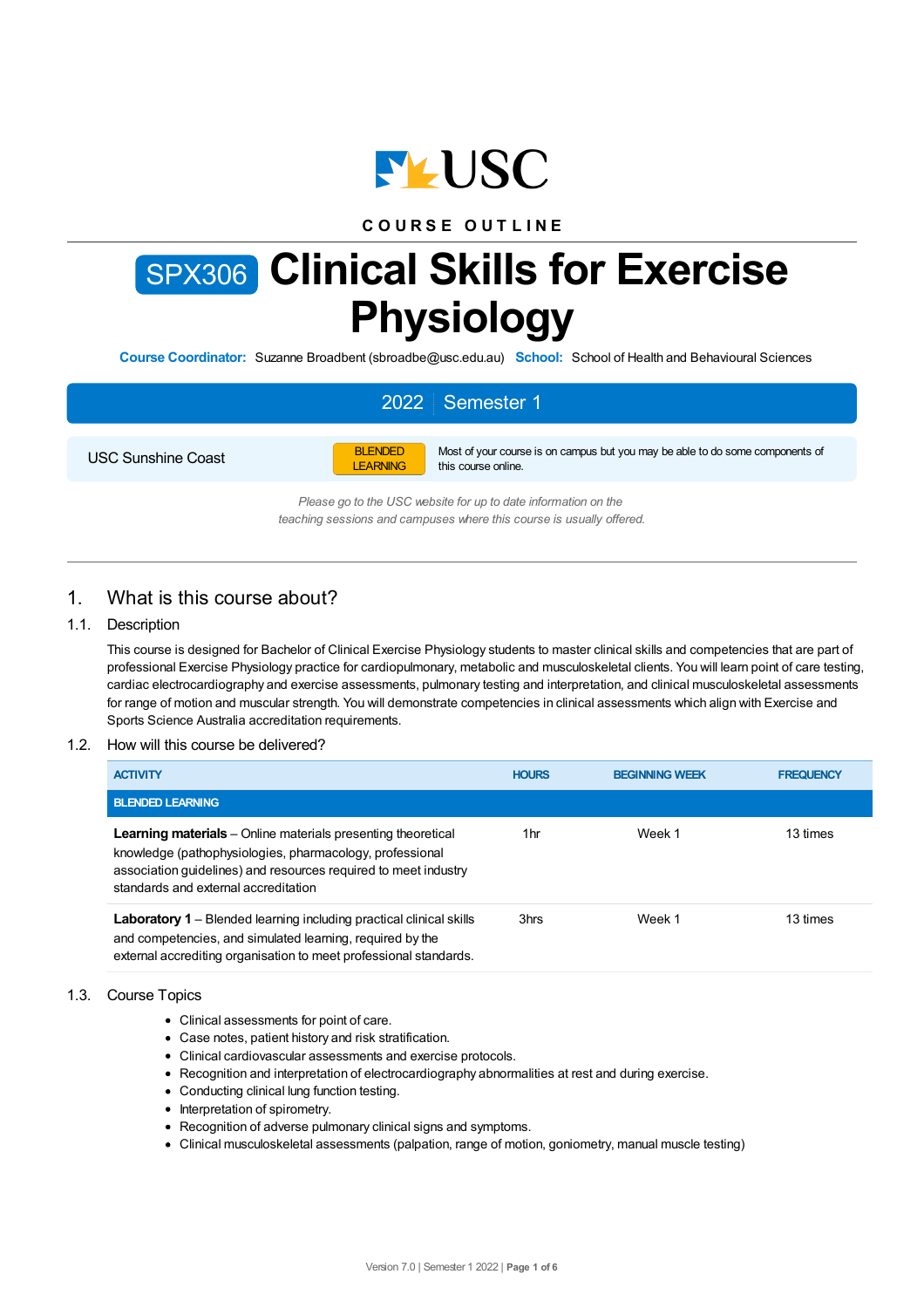# 2. What level is this course?

### 300 Level (Graduate)

Demonstrating coherence and breadth or depth of knowledge and skills. Independent application of knowledge and skills in unfamiliar contexts. Meeting professional requirements and AQF descriptors for the degree. May require pre-requisites where discipline specific introductory or developing knowledge or skills is necessary. Normally undertaken in the third or fourth full-time study year of an undergraduate program.

# 3. What is the unit value of this course?

12 units

# 4. How does this course contribute to my learning?

|                  | <b>COURSE LEARNING OUTCOMES</b>                                                                                                                                                                                    | <b>GRADUATE QUALITIES</b>                                                 |
|------------------|--------------------------------------------------------------------------------------------------------------------------------------------------------------------------------------------------------------------|---------------------------------------------------------------------------|
|                  | On successful completion of this course, you should be able to                                                                                                                                                     | Completing these tasks<br>successfully will contribute to<br>you becoming |
|                  | Conduct pre-test procedures and a variety of sub-maximal clinical exercise test protocols<br>(including ECG & Spirometry), record and interpret client data and use laboratory equipment in a<br>clinical setting. | Knowledgeable<br>Empowered                                                |
| $\overline{2}$   | Identify and explain the pharmacological effects and interactions of medication with exercise                                                                                                                      | Knowledgeable<br>Empowered                                                |
| 3                | Recognise and interpret cardiac dysrhythmias and other abnormal ECG morphologies in a clinical<br>setting.                                                                                                         | Knowledgeable<br>Empowered                                                |
| $\left(4\right)$ | Identify main joints and muscle groups using surface anatomy (palpation) to conduct<br>musculoskeletal assessments for range of motion and muscular strength                                                       | Knowledgeable<br>Empowered                                                |
| 5                | Apply clinical reasoning skills to a case study and under examination conditions.                                                                                                                                  | Knowledgeable<br>Creative and critical thinker                            |

# 5. Am Ieligible to enrol in this course?

Refer to the USC [Glossary](https://www.usc.edu.au/about/policies-and-procedures/glossary-of-terms-for-policy-and-procedures) of terms for definitions of "pre-requisites, co-requisites and anti-requisites".

5.1. Pre-requisites

SPX211 and HLT221 and SPX201 and enrolled in Program SC346, SC304 or SC344

5.2. Co-requisites

Not applicable

5.3. Anti-requisites

Not applicable

5.4. Specific assumed prior knowledge and skills (where applicable)

Not applicable

# 6. How am Igoing to be assessed?

6.1. Grading Scale

Standard Grading (GRD)

High Distinction (HD), Distinction (DN), Credit (CR), Pass (PS), Fail (FL).

### 6.2. Details of early feedback on progress

Weekly online quizzes and case scenarios will be provided as assisted learning and non-formal assessment each week so that students can work through these resources at their own pace through the semester. These resources will provide additional learning and feedback as assistance for the practical and written examinations.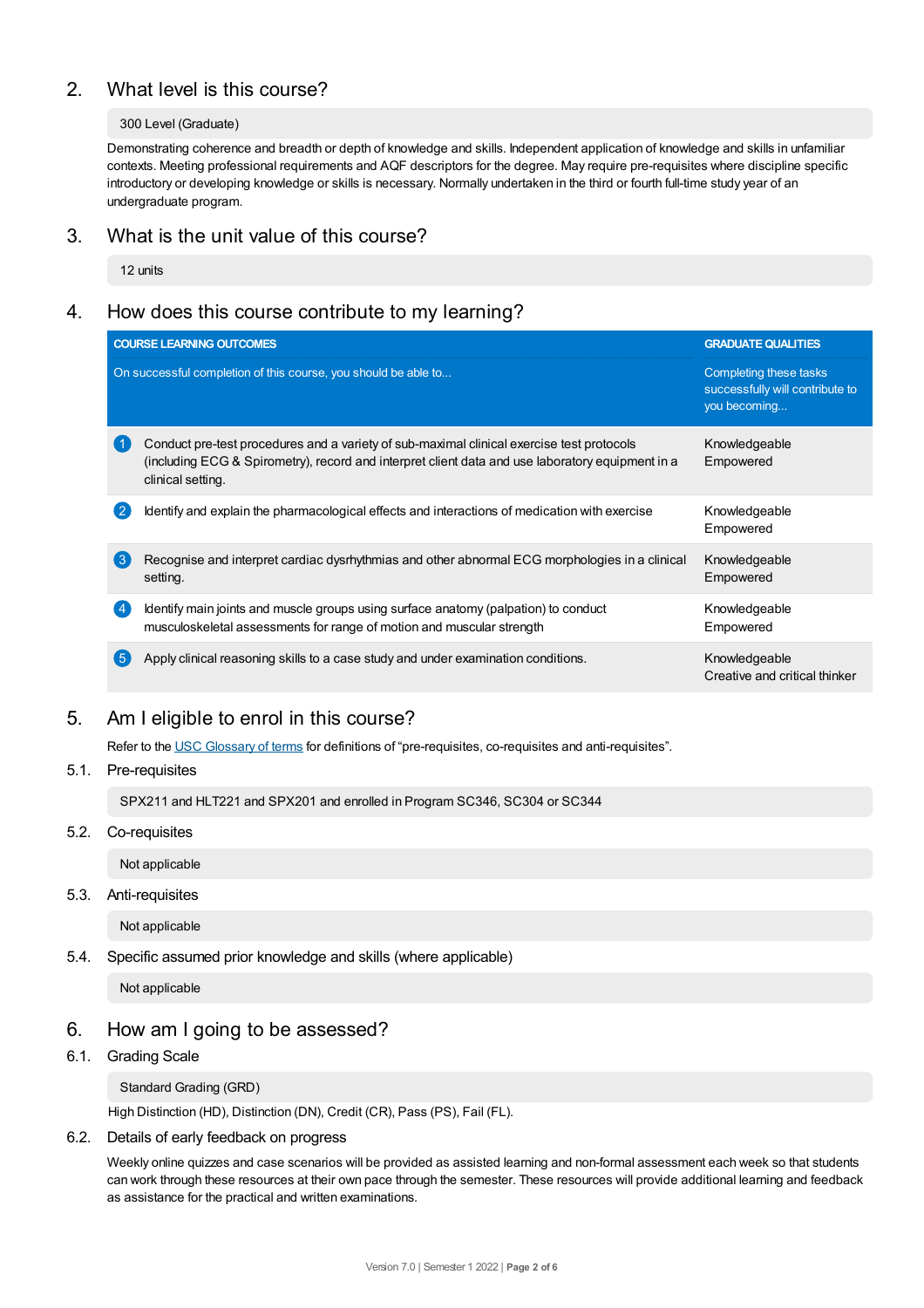### 6.3. Assessment tasks

| <b>DELIVERY</b><br><b>NODE</b> | <b>TASK</b><br>NO. | <b>ASSESSMENT</b><br><b>PRODUCT</b>     | <b>INDIVIDUAL</b><br><b>OR GROUP</b> | <b>WEIGHTING</b><br>$\%$ | <b>WHAT IS THE</b><br><b>DURATION /</b><br>LENGTH? | <b>WHEN SHOULD I</b><br>SUBMIT? | <b>WHERE SHOULD I</b><br><b>SUBMIT IT?</b> |
|--------------------------------|--------------------|-----------------------------------------|--------------------------------------|--------------------------|----------------------------------------------------|---------------------------------|--------------------------------------------|
| All                            | $\mathbf{1}$       | Practical /<br><b>Laboratory Skills</b> | Group                                | 40%                      | 1 hour                                             | Refer to Format                 | In Class                                   |
| All                            | 2                  | Practical /<br>Laboratory Skills        | Individual                           | 20%                      | Weeks 1 - 11                                       | Week 12                         | In Class                                   |
| All                            | 3                  | Examination -<br>Centrally<br>Scheduled | Individual                           | 40%                      | 2 hours                                            | Exam Period                     | Online Submission                          |

### **All - Assessment Task 1:** Practical Examination – group cardiac exercise test, case study-based

| <b>GOAL:</b>     | The goal of this group assessment task is to conduct pre-test procedures (including ECG), record and interpret client data<br>and demonstrate competency with a sub-maximal exercise test, use laboratory equipment and apply clinical reasoning<br>skills for a specific case.                                                                                                                                                                                                                                                                                                                                                                                                                 |                                                                                                                                                                    |                                     |  |  |  |
|------------------|-------------------------------------------------------------------------------------------------------------------------------------------------------------------------------------------------------------------------------------------------------------------------------------------------------------------------------------------------------------------------------------------------------------------------------------------------------------------------------------------------------------------------------------------------------------------------------------------------------------------------------------------------------------------------------------------------|--------------------------------------------------------------------------------------------------------------------------------------------------------------------|-------------------------------------|--|--|--|
| <b>PRODUCT:</b>  | Practical / Laboratory Skills                                                                                                                                                                                                                                                                                                                                                                                                                                                                                                                                                                                                                                                                   |                                                                                                                                                                    |                                     |  |  |  |
| <b>FORMAT:</b>   | Submit: Week 12 and 13.                                                                                                                                                                                                                                                                                                                                                                                                                                                                                                                                                                                                                                                                         |                                                                                                                                                                    |                                     |  |  |  |
|                  | Completed practical examination based on a provided cardiac case study in a group. You will be provided with a case<br>study one week in advance of the practical examination. The practical exam will be of 1-hour duration. Case studies will<br>include conditions such as coronary artery disease, post-myocardial infarction and atherosclerosis. One student will be<br>selected by the supervisor immediately prior to the practical exam, to be the "client", and the other group members will be<br>assigned roles to conduct the exercise test. The group will also answer specific questions relevant to their case. Students<br>will be allowed to bring notes into the laboratory. |                                                                                                                                                                    |                                     |  |  |  |
| <b>CRITERIA:</b> | No.                                                                                                                                                                                                                                                                                                                                                                                                                                                                                                                                                                                                                                                                                             |                                                                                                                                                                    | <b>Learning Outcome</b><br>assessed |  |  |  |
|                  | $\mathbf{1}$                                                                                                                                                                                                                                                                                                                                                                                                                                                                                                                                                                                                                                                                                    | Knowledge of the pathophysiology of the specific cardiac condition in the case study                                                                               | 006                                 |  |  |  |
|                  | $\overline{2}$                                                                                                                                                                                                                                                                                                                                                                                                                                                                                                                                                                                                                                                                                  | Application of clinical reasoning skills to discuss the case and to make appropriate<br>choices of clinical skills to test the "client"                            | 0066                                |  |  |  |
|                  | 3                                                                                                                                                                                                                                                                                                                                                                                                                                                                                                                                                                                                                                                                                               | Identification and explanation of the "client" medications and their interaction with exercise,<br>if any                                                          | $\bullet$                           |  |  |  |
|                  | 4                                                                                                                                                                                                                                                                                                                                                                                                                                                                                                                                                                                                                                                                                               | Explanation of signs and symptoms associated with sub-maximal exercise testing of a<br>cardiac client, and when termination of an exercise test might be necessary | 066                                 |  |  |  |
|                  | 5                                                                                                                                                                                                                                                                                                                                                                                                                                                                                                                                                                                                                                                                                               | Measurement and recording of "client" details, blood pressure, heart rate and oxygen<br>saturation at rest and during exercise                                     | 006                                 |  |  |  |
|                  | 6                                                                                                                                                                                                                                                                                                                                                                                                                                                                                                                                                                                                                                                                                               | Analysis and Interpretation of 12-lead ECG during an exercise test                                                                                                 | 00                                  |  |  |  |
|                  | $\overline{7}$                                                                                                                                                                                                                                                                                                                                                                                                                                                                                                                                                                                                                                                                                  | Correct use of clinical exercise equipment                                                                                                                         | 066                                 |  |  |  |
|                  |                                                                                                                                                                                                                                                                                                                                                                                                                                                                                                                                                                                                                                                                                                 |                                                                                                                                                                    |                                     |  |  |  |

### **All - Assessment Task 2:** Clinical competency checklist portfolio

| <b>GOAL:</b>    | The goal of the clinical competency checklist portfolio is to demonstrate competency in selected cardio-pulmonary and<br>musculoskeletal practical skills relevant to clinical exercise physiology as outlined by ESSA.                                                                                                                                                                                                                                                                                                                        |
|-----------------|------------------------------------------------------------------------------------------------------------------------------------------------------------------------------------------------------------------------------------------------------------------------------------------------------------------------------------------------------------------------------------------------------------------------------------------------------------------------------------------------------------------------------------------------|
| <b>PRODUCT:</b> | Practical / Laboratory Skills                                                                                                                                                                                                                                                                                                                                                                                                                                                                                                                  |
| <b>FORMAT:</b>  | Completed sections of the skills competency checklist to be submitted in Week 12. The skills competency checklist can<br>be found on the course Canvas site. You will complete this assessment task as an individual with the laboratory<br>supervisor's signature and comments as evidence of completion of this assessment item. It is the student's responsibility<br>to demonstrate the applicable competencies to the supervisor over the course of the semester so that the completed<br>competencies are listed in the final portfolio. |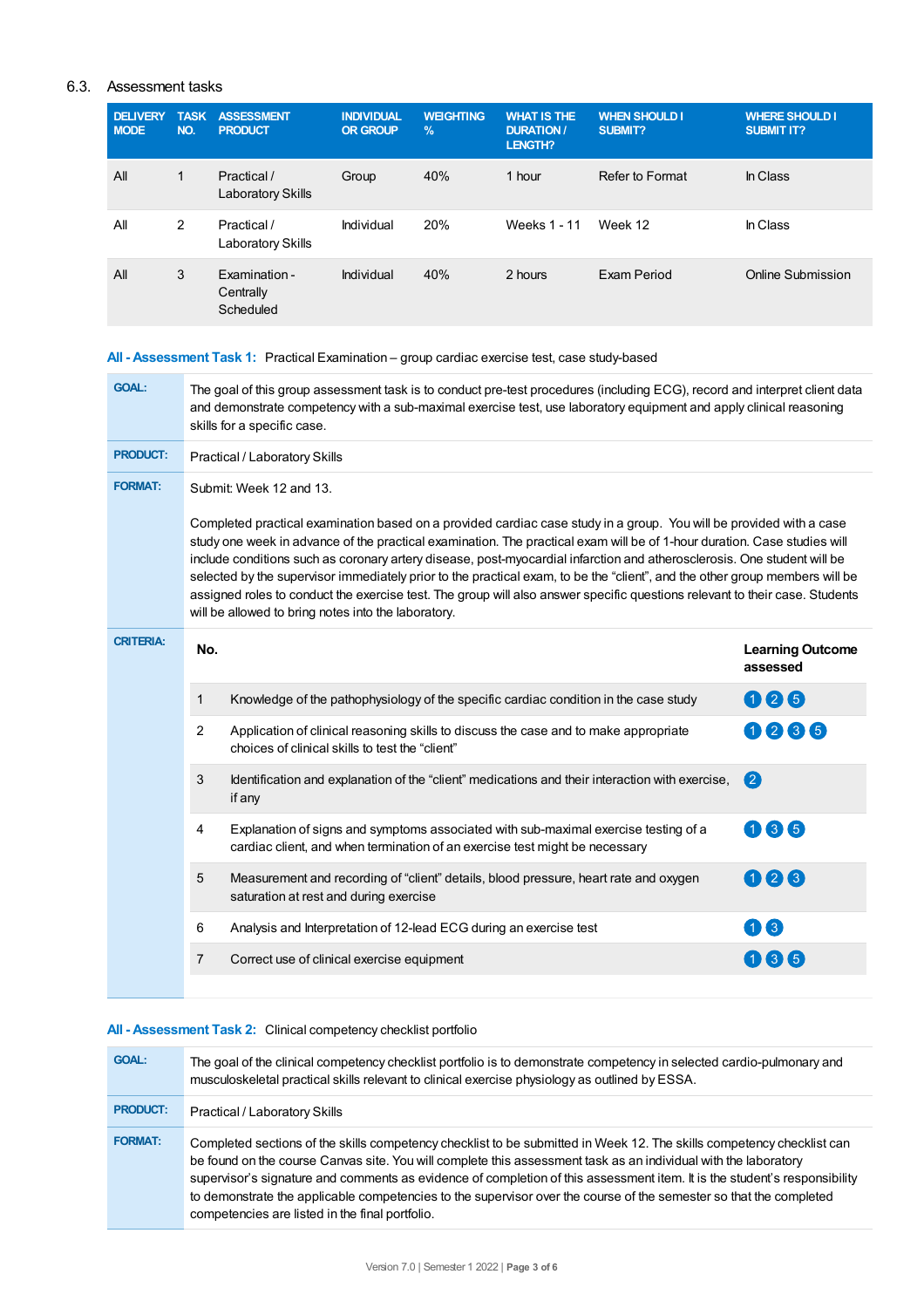| <b>CRITERIA:</b> | No. |                                                                                                          | <b>Learning Outcome</b><br>assessed |
|------------------|-----|----------------------------------------------------------------------------------------------------------|-------------------------------------|
|                  |     | Measurement of resting and exercise blood pressure, perceived exertion and oxygen<br>saturation.         | 066                                 |
|                  | 2   | Demonstration of a sub-maximal treadmill and cycle graded exercise test.                                 | $\bigoplus$ (3)                     |
|                  | 3   | Measurement of range of motion of the ankle, knee, hip, trunk and shoulder joints using a<br>goniometer. | (4)                                 |
|                  | 4   | Grading of strength using manual muscle testing for the lower and upper limbs.                           |                                     |
|                  | 5   | Conducting a posture, balance and gait assessment                                                        |                                     |
|                  | 6   | Conduction of a lung function test using a spirometer                                                    |                                     |
|                  |     |                                                                                                          |                                     |

### **All - Assessment Task 3:** Written examination

| <b>GOAL:</b>     | To demonstrate understanding of the cardiac, pulmonary and metabolic pathophysiologies that are part of AEP scope of<br>practice, and to demonstrate understanding of risks and contraindications for clinical exercise testing.     |                                                                                                                                                      |                                              |  |  |  |
|------------------|--------------------------------------------------------------------------------------------------------------------------------------------------------------------------------------------------------------------------------------|------------------------------------------------------------------------------------------------------------------------------------------------------|----------------------------------------------|--|--|--|
| <b>PRODUCT:</b>  | <b>Examination - Centrally Scheduled</b>                                                                                                                                                                                             |                                                                                                                                                      |                                              |  |  |  |
| <b>FORMAT:</b>   | The examination will be conducted during a 2-hour final central examination period. The exam will contain multiple choice<br>and short answer questions. Students are expected to make themselves available during this exam period. |                                                                                                                                                      |                                              |  |  |  |
| <b>CRITERIA:</b> | No.                                                                                                                                                                                                                                  |                                                                                                                                                      | <b>Learning Outcome</b><br>assessed          |  |  |  |
|                  |                                                                                                                                                                                                                                      | Understanding of client screening and risk assessment procedures; cardiopulmonary<br>medications, side effects and interactions; electrocardiography | 0235                                         |  |  |  |
|                  | $\overline{2}$                                                                                                                                                                                                                       | Identification of abnormal ECG morphologies; identification and interpretation of<br>spirometry test measures                                        | $\blacksquare$ $\blacksquare$ $\blacksquare$ |  |  |  |
|                  | 3                                                                                                                                                                                                                                    | Contraindications for exercise testing and test termination criteria; normal and abnormal<br>values for joint range of motion                        | 1314                                         |  |  |  |
|                  | 4                                                                                                                                                                                                                                    | Categorical grading of manual muscle testing                                                                                                         |                                              |  |  |  |

# 7. Directed study hours

A 12-unit course will have total of 150 learning hours which will include directed study hours (including online if required), self-directed learning and completion of assessable tasks. Directed study hours may vary by location. Student workload is calculated at 12.5 learning hours per one unit.

# 8. What resources do I need to undertake this course?

Please note: Course information, including specific information of recommended readings, learning activities, resources, weekly readings, etc. are available on the course Canvas site– Please log in as soon as possible.

### 8.1. Prescribed text(s) or course reader

Please note that you need to have regular access to the resource(s) listed below. Resources may be required or recommended.

| <b>REQUIRED?</b> | <b>AUTHOR</b>                          |      | <b>YEAR TITLE</b>                    | <b>EDITION</b>  | <b>PUBLISHER</b>                        |
|------------------|----------------------------------------|------|--------------------------------------|-----------------|-----------------------------------------|
| Reguired         | American College of<br>Sports Medicine | 2021 | Acsm Guideline Exercise Test Pres 11 | 11th<br>edition | Wolters Kluwer Law &<br><b>Business</b> |
| Reguired         | Hazel Clarkson                         | 2019 | Musculoskeletal Assessment           | 4               | LWW                                     |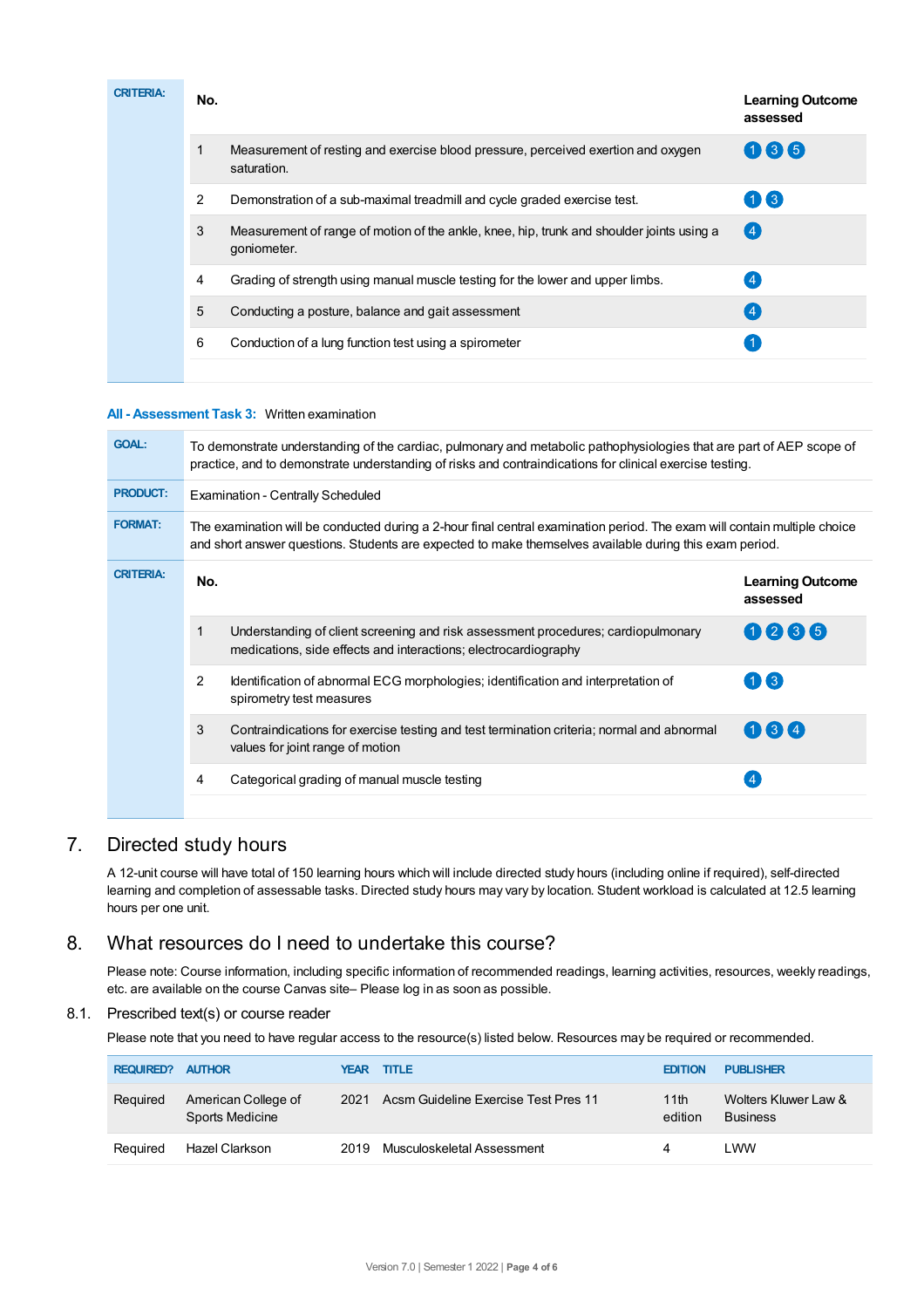### 8.2. Specific requirements

We recommend that students purchase their own blood pressure cuff and stethoscope; a fingertip pulse oximeter; one small and one medium size goniometer.

There are some inherent requirements in this course that are aligned with the profession of Clinical Exercise Physiology, and that are expected competencies outlined by ESSA. In this course, you may voluntarily take part in practical exercise physiology and exercise science activities which may include: completion of risk assessment/screening tools including the divulging of some personal information; undertaking sub-maximal exercise tests; physical contact with other students; partial disrobing for clinical test measurements or surface anatomy palpation; the wearing of specialist sports clothing; the use of sports and diagnostic equipment. It is imperative that if you do not wish, or cannot, take part in any activity, that you make this known to the Course Coordinator, lecturer and laboratory supervisor/demonstrator before opting out of the activity.

# 9. How are risks managed in this course?

Health and safety risks for this course have been assessed as low. It is your responsibility to review course material, search online, discuss with lecturers and peers and understand the health and safety risks associated with your specific course of study and to familiarise yourself with the University's general health and safety principles by reviewing the online [induction](https://online.usc.edu.au/webapps/blackboard/content/listContentEditable.jsp?content_id=_632657_1&course_id=_14432_1) training for students, and following the instructions of the University staff.

# 10. What administrative information is relevant to this course?

### 10.1. Assessment: Academic Integrity

Academic integrity is the ethical standard of university participation. It ensures that students graduate as a result of proving they are competent in their discipline. This is integral in maintaining the value of academic qualifications. Each industry has expectations and standards of the skills and knowledge within that discipline and these are reflected in assessment.

Academic integrity means that you do not engage in any activity that is considered to be academic fraud; including plagiarism, collusion or outsourcing any part of any assessment item to any other person. You are expected to be honest and ethical by completing all work yourself and indicating in your work which ideas and information were developed by you and which were taken from others. You cannot provide your assessment work to others.You are also expected to provide evidence of wide and critical reading, usually by using appropriate academic references.

In order to minimise incidents of academic fraud, this course may require that some of its assessment tasks, when submitted to Canvas, are electronically checked through Turnitin. This software allows for text comparisons to be made between your submitted assessment item and all other work to which Turnitin has access.

### 10.2. Assessment: Additional Requirements

Eligibility for Supplementary Assessment

Your eligibility for supplementary assessment in a course is dependent of the following conditions applying:

The final mark is in the percentage range 47% to 49.4% The course is graded using the Standard Grading scale You have not failed an assessment task in the course due to academic misconduct

### 10.3. Assessment: Submission penalties

Late submission of assessment tasks may be penalised at the following maximum rate:

- 5% (of the assessment task's identified value) per day for the first two days from the date identified as the due date for the assessment task.

- 10% (of the assessment task's identified value) for the third day - 20% (of the assessment task's identified value) for the fourth day and subsequent days up to and including seven days from the date identified as the due date for the assessment task.

- A result of zero is awarded for an assessment task submitted after seven days from the date identified as the due date for the assessment task. Weekdays and weekends are included in the calculation of days late. To request an extension you must contact your course coordinator to negotiate an outcome.

### 10.4. SafeUSC

USC is committed to a culture of respect and providing a safe and supportive environment for all members of our community. For immediate assistance on campus contact SafeUSC by phone: 07 [5430](tel:07%205430%201168) 1168 or using the [SafeZone](https://www.safezoneapp.com) app. For general enquires contact the SafeUSC team by phone 07 [5456](tel:07%205456%203864) 3864 or email [safe@usc.edu.au](mailto:safe@usc.edu.au).

The SafeUSC Specialist Service is a Student Wellbeing service that provides free and confidential support to students who may have experienced or observed behaviour that could cause fear, offence or trauma. To contact the service call 07 [5430](tel:07%205430%201226) 1226 or email [studentwellbeing@usc.edu.au](mailto:studentwellbeing@usc.edu.au).